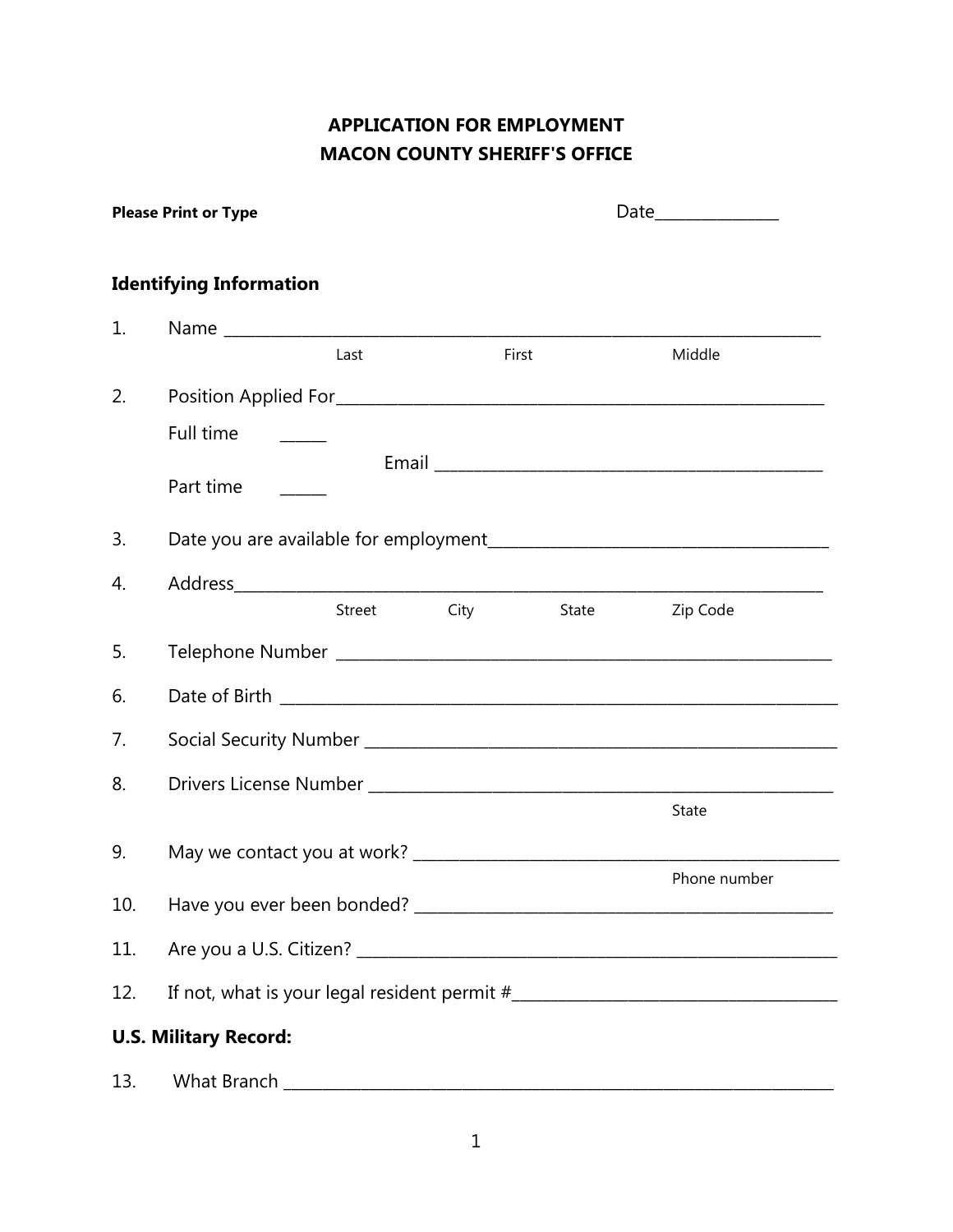| 14. |                                                                                                            |  |  |
|-----|------------------------------------------------------------------------------------------------------------|--|--|
| 15. |                                                                                                            |  |  |
| 16. |                                                                                                            |  |  |
| 17. |                                                                                                            |  |  |
| 18. |                                                                                                            |  |  |
|     |                                                                                                            |  |  |
| 19. |                                                                                                            |  |  |
| 20. |                                                                                                            |  |  |
|     | <b>Personal Background Information</b>                                                                     |  |  |
| 21. |                                                                                                            |  |  |
| 22. | Has your driver's license ever been suspended or revoked? ______________________                           |  |  |
| 23. |                                                                                                            |  |  |
| 24. | List ALL traffic violations for which been fined, placed on court<br>supervision/probation, or imprisoned: |  |  |
|     |                                                                                                            |  |  |
| 25. | If you have ever been convicted of a crime list each offense and the sentence:                             |  |  |
| 26. | Have you ever been arrested but not convicted for a crime other than traffic? If<br>Yes, explain.          |  |  |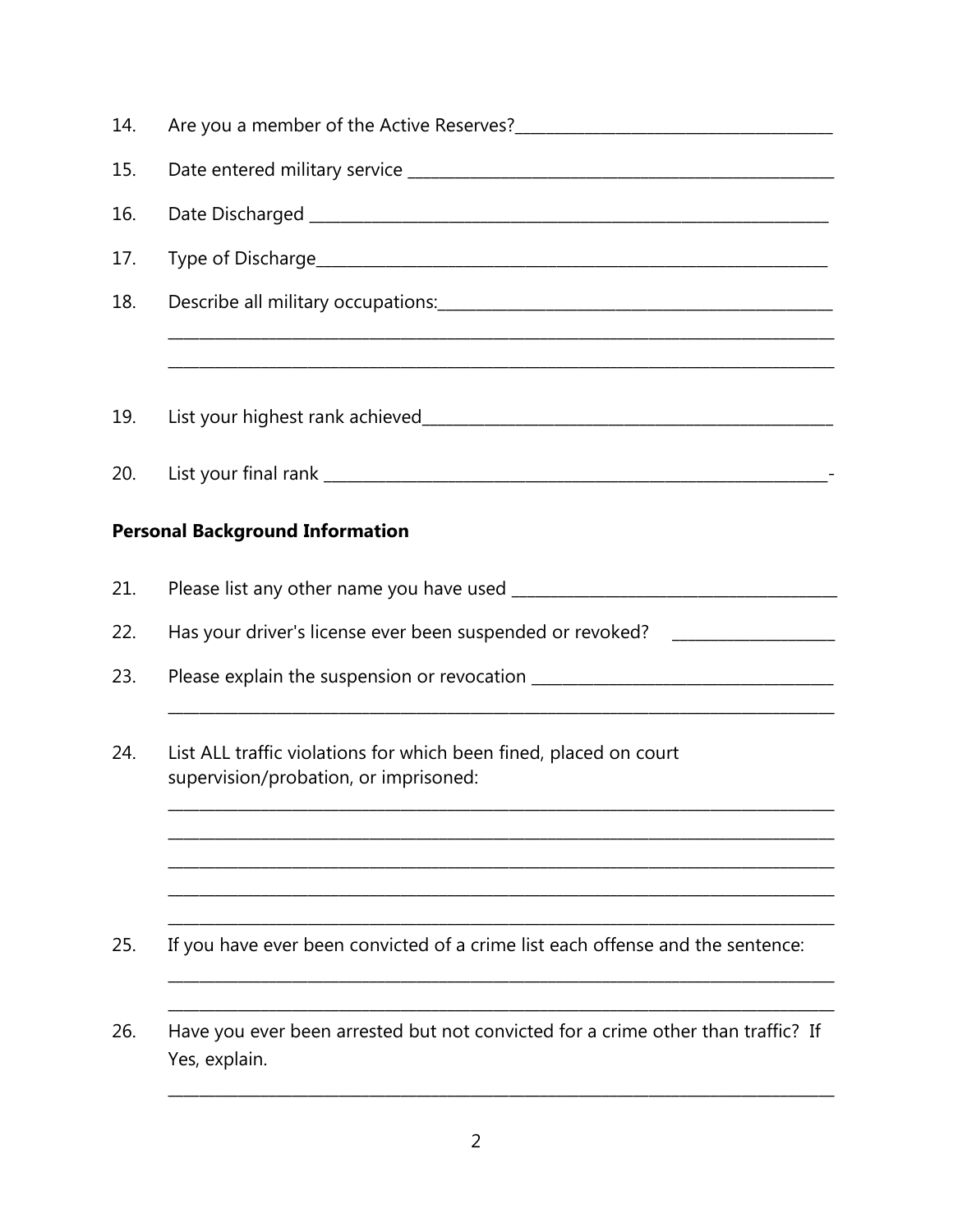## **Credit History**

| 27. |                                                                             |                |                                                             |                                   |  |  |
|-----|-----------------------------------------------------------------------------|----------------|-------------------------------------------------------------|-----------------------------------|--|--|
| 28. | If yes, indicate names, dated, placed and reasons:                          |                |                                                             |                                   |  |  |
|     |                                                                             |                |                                                             |                                   |  |  |
| 29. | Please list below your current creditors who you do NOT pay off each month: |                |                                                             |                                   |  |  |
|     | Name of Creditor                                                            |                | Address                                                     | Amount indebted                   |  |  |
|     |                                                                             |                |                                                             |                                   |  |  |
|     |                                                                             |                |                                                             |                                   |  |  |
|     |                                                                             |                |                                                             |                                   |  |  |
|     | <b>Education Information</b>                                                |                |                                                             |                                   |  |  |
| 30. |                                                                             |                |                                                             |                                   |  |  |
|     |                                                                             | Name of School | <b>Years Attended</b>                                       | Did you graduate?                 |  |  |
| 31. |                                                                             |                |                                                             |                                   |  |  |
|     |                                                                             | College        | Years attended                                              | Degree Awarded                    |  |  |
|     | Major(s)                                                                    |                |                                                             | Field of Study for Degree Awarded |  |  |
|     | Graduate or professional school                                             |                |                                                             | Degree                            |  |  |
| 32. |                                                                             |                | If you are not a high school graduate, do you have a GED?__ |                                   |  |  |

33. Do you have any other training such as attendance at a police academy, specialty job certifications, or employment advanced training, if so please describe: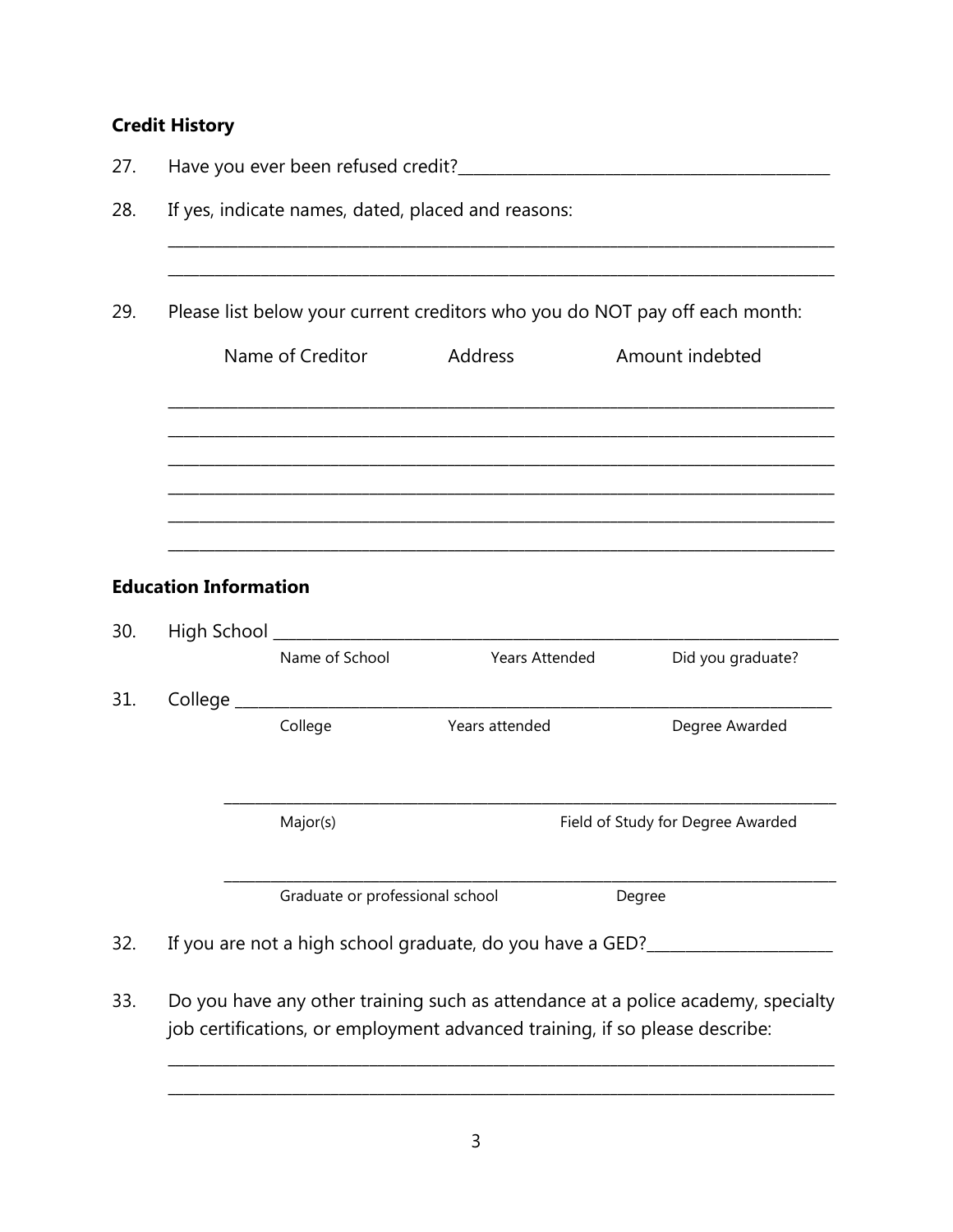34. Please explain any law enforcement related activity, education, research, or volunteer work you have done to prepare you for employment as a deputy: (you need not repeat anything described elsewhere in this application): \_\_\_\_\_\_\_\_\_\_\_\_\_\_\_\_\_\_\_\_\_\_\_\_\_\_\_\_\_\_\_\_\_\_\_\_\_\_\_\_\_\_\_\_\_\_\_\_\_\_\_\_\_\_\_\_\_\_\_\_\_\_\_\_\_\_\_\_\_\_\_\_\_\_\_\_\_\_\_\_\_\_\_\_\_\_ \_\_\_\_\_\_\_\_\_\_\_\_\_\_\_\_\_\_\_\_\_\_\_\_\_\_\_\_\_\_\_\_\_\_\_\_\_\_\_\_\_\_\_\_\_\_\_\_\_\_\_\_\_\_\_\_\_\_\_\_\_\_\_\_\_\_\_\_\_\_\_\_\_\_\_\_\_\_\_\_\_\_\_\_\_\_ \_\_\_\_\_\_\_\_\_\_\_\_\_\_\_\_\_\_\_\_\_\_\_\_\_\_\_\_\_\_\_\_\_\_\_\_\_\_\_\_\_\_\_\_\_\_\_\_\_\_\_\_\_\_\_\_\_\_\_\_\_\_\_\_\_\_\_\_\_\_\_\_\_\_\_\_\_\_\_\_\_\_\_\_\_\_ \_\_\_\_\_\_\_\_\_\_\_\_\_\_\_\_\_\_\_\_\_\_\_\_\_\_\_\_\_\_\_\_\_\_\_\_\_\_\_\_\_\_\_\_\_\_\_\_\_\_\_\_\_\_\_\_\_\_\_\_\_\_\_\_\_\_\_\_\_\_\_\_\_\_\_\_\_\_\_\_\_\_\_\_\_\_ \_\_\_\_\_\_\_\_\_\_\_\_\_\_\_\_\_\_\_\_\_\_\_\_\_\_\_\_\_\_\_\_\_\_\_\_\_\_\_\_\_\_\_\_\_\_\_\_\_\_\_\_\_\_\_\_\_\_\_\_\_\_\_\_\_\_\_\_\_\_\_\_\_\_\_\_\_\_\_\_\_\_\_\_\_\_ 35. Please list all community service or volunteer work you have performed in the last 24 months: Organization **Activity** Activity **Average hours per month** \_\_\_\_\_\_\_\_\_\_\_\_\_\_\_\_\_\_\_\_\_\_\_\_\_\_\_\_\_\_\_\_\_\_\_\_\_\_\_\_\_\_\_\_\_\_\_\_\_\_\_\_\_\_\_\_\_\_\_\_\_\_\_\_\_\_\_\_\_\_\_\_\_\_\_\_\_\_\_\_\_\_\_\_\_\_ \_\_\_\_\_\_\_\_\_\_\_\_\_\_\_\_\_\_\_\_\_\_\_\_\_\_\_\_\_\_\_\_\_\_\_\_\_\_\_\_\_\_\_\_\_\_\_\_\_\_\_\_\_\_\_\_\_\_\_\_\_\_\_\_\_\_\_\_\_\_\_\_\_\_\_\_\_\_\_\_\_\_\_\_\_\_ \_\_\_\_\_\_\_\_\_\_\_\_\_\_\_\_\_\_\_\_\_\_\_\_\_\_\_\_\_\_\_\_\_\_\_\_\_\_\_\_\_\_\_\_\_\_\_\_\_\_\_\_\_\_\_\_\_\_\_\_\_\_\_\_\_\_\_\_\_\_\_\_\_\_\_\_\_\_\_\_\_\_\_\_\_\_ \_\_\_\_\_\_\_\_\_\_\_\_\_\_\_\_\_\_\_\_\_\_\_\_\_\_\_\_\_\_\_\_\_\_\_\_\_\_\_\_\_\_\_\_\_\_\_\_\_\_\_\_\_\_\_\_\_\_\_\_\_\_\_\_\_\_\_\_\_\_\_\_\_\_\_\_\_\_\_\_\_\_\_\_\_\_ 36. Have you received any charitable, community service, or employment awards or commendations in the last 24 months? If so please describe: \_\_\_\_\_\_\_\_\_\_\_\_\_\_\_\_\_\_\_\_\_\_\_\_\_\_\_\_\_\_\_\_\_\_\_\_\_\_\_\_\_\_\_\_\_\_\_\_\_\_\_\_\_\_\_\_\_\_\_\_\_\_\_\_\_\_\_\_\_\_\_\_\_\_\_\_\_\_\_\_\_\_\_\_\_\_ \_\_\_\_\_\_\_\_\_\_\_\_\_\_\_\_\_\_\_\_\_\_\_\_\_\_\_\_\_\_\_\_\_\_\_\_\_\_\_\_\_\_\_\_\_\_\_\_\_\_\_\_\_\_\_\_\_\_\_\_\_\_\_\_\_\_\_\_\_\_\_\_\_\_\_\_\_\_\_\_\_\_\_\_\_\_ 37. What is your typing speed in words per minute:\_\_\_\_\_\_\_\_\_\_\_\_\_\_\_\_\_\_\_\_\_\_\_\_\_\_\_\_\_\_\_\_\_\_\_\_ 38. Are you proficient in the use of the following computer programs? Word/WordPerfect: \_\_\_\_\_\_\_\_\_\_\_\_\_\_\_\_\_\_\_\_ Excel: \_\_\_\_\_\_\_\_\_\_\_\_\_\_\_\_\_\_\_\_ PowerPoint: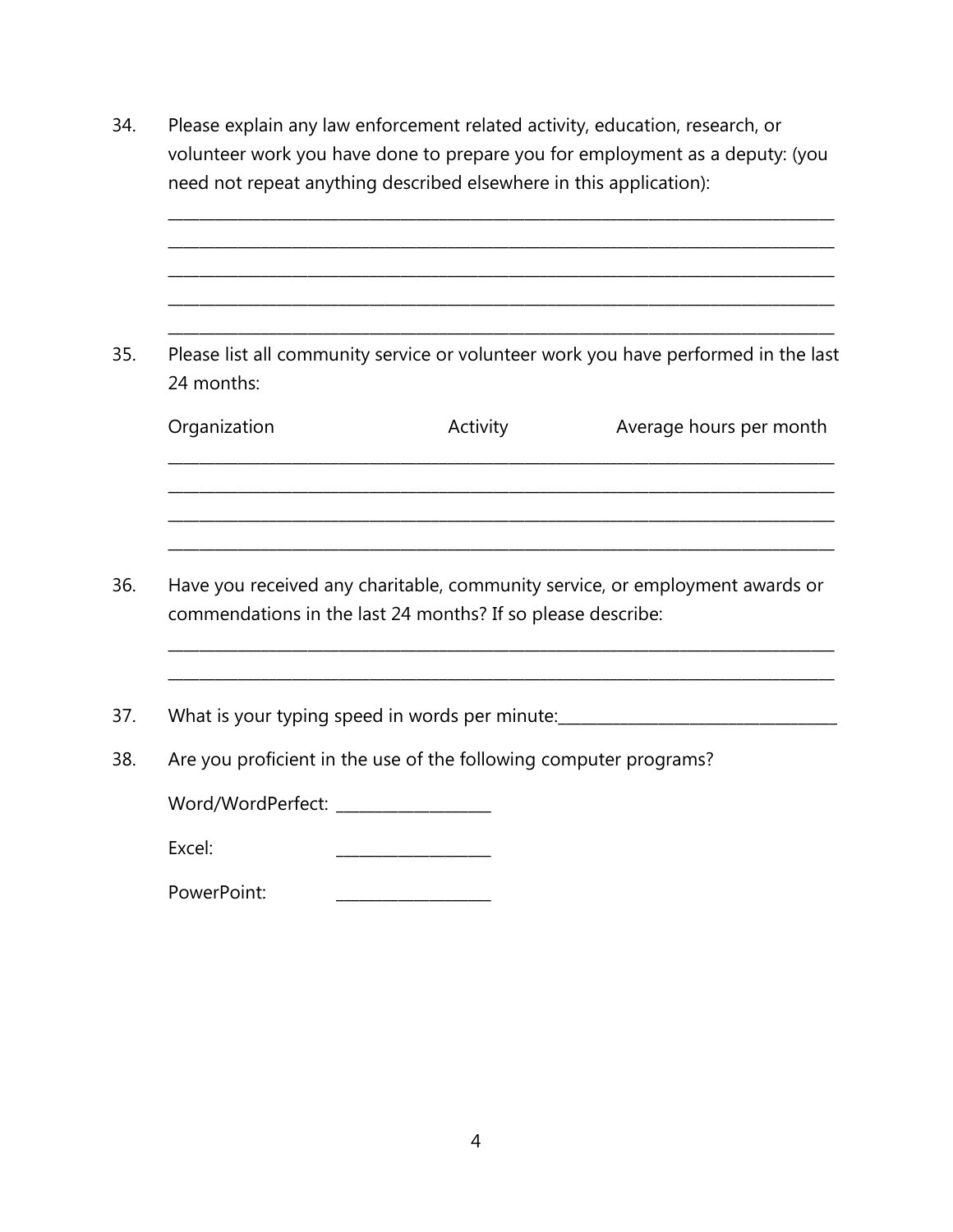## **References**

List at least 3 personal references other than relatives or significant others. 39. Please list people you know well because we will contact them.

| Name                      | Address |               | Telephone #                                                                    |     |  |
|---------------------------|---------|---------------|--------------------------------------------------------------------------------|-----|--|
|                           |         |               |                                                                                |     |  |
| <b>Employment History</b> |         |               |                                                                                |     |  |
| 40.<br>an adult.          |         |               | Beginning with your most recent employer list ALL places of your employment as |     |  |
| Employer & Address        |         | <b>Duties</b> | Dates Employed                                                                 | Pay |  |
|                           |         |               |                                                                                |     |  |
|                           |         |               |                                                                                |     |  |
|                           |         |               |                                                                                |     |  |
|                           |         |               |                                                                                |     |  |
|                           |         |               |                                                                                |     |  |
|                           |         |               |                                                                                |     |  |

If presently employed, may we contact your employer? \_\_\_\_\_\_\_\_\_\_\_\_\_\_\_\_\_\_\_\_\_\_\_\_\_\_\_ 41.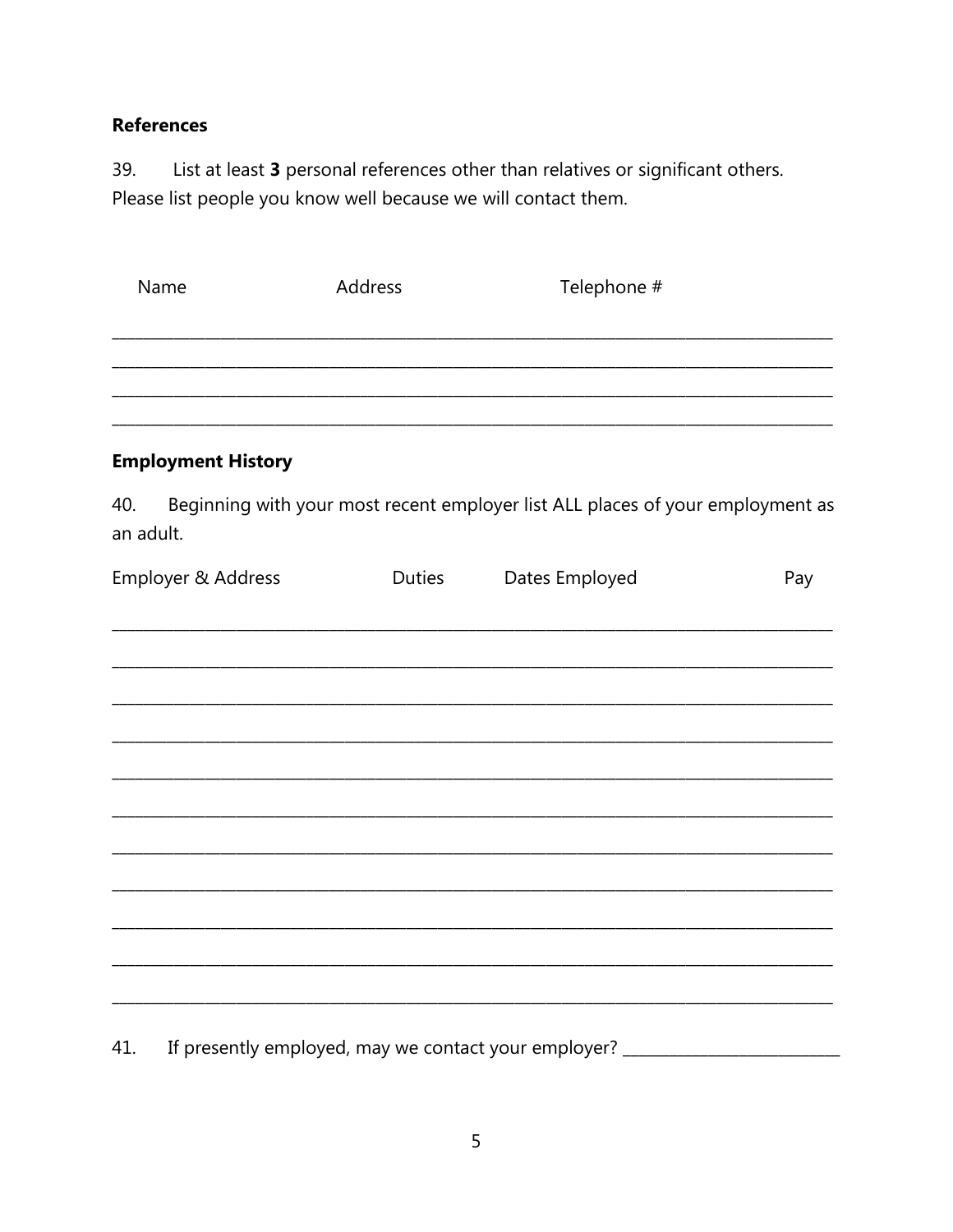| 42. | Have you received a disciplinary suspension or been discharged from any           |  |  |
|-----|-----------------------------------------------------------------------------------|--|--|
|     |                                                                                   |  |  |
| 43. | Have you been absent from work in the past 12 months? If so please explain why.   |  |  |
| 44. | Have you been tardy to work in the past 12 months? If so please explain why.      |  |  |
| 45. | Are you currently in lay off status and subject to recall?                        |  |  |
| 46. |                                                                                   |  |  |
| 47. | Have you applied or worked for this organization in the past?___________________  |  |  |
|     | Position<br>Year<br>Reason for leaving if employed                                |  |  |
| 48. | Are there any hours of the day you cannot work?__________________________________ |  |  |
| 49. | Do you have any relatives employed by this organization? If so, who:              |  |  |

I REPRESENT THAT THE INFORMATION PROVIDED IN THIS APPLICATION IS CORRECT AND COMPLETE TO THE BEST OF MY KNOWLEDGE. I UNDERSTAND THAT ANY INCORRECT, INCOMPLETE OR FALSE INFORMATION FURNISHED BY ME MAY VOID THIS APPLICATION OR SUBJECT ME TO DISCHARGE AT ANY TIME AFTER EMPLOYMENT.

\_\_\_\_\_\_\_\_\_\_\_\_\_\_\_\_\_\_\_\_\_\_\_\_\_\_\_\_\_\_\_\_\_\_\_\_\_\_\_\_\_\_\_\_\_\_\_\_\_\_\_\_\_\_\_\_\_\_\_\_\_\_\_\_\_\_\_\_\_\_\_\_\_\_\_\_\_\_\_\_\_\_\_\_\_\_

Signature Date

\_\_\_\_\_\_\_\_\_\_\_\_\_\_\_\_\_\_\_\_\_\_\_\_\_\_\_\_\_\_\_\_\_\_\_\_\_\_\_\_\_\_\_\_\_\_\_\_\_\_\_\_\_\_\_\_\_\_\_\_\_\_\_\_\_\_\_\_\_\_\_\_\_\_\_\_\_\_\_\_\_\_\_\_\_\_\_\_\_\_\_\_\_